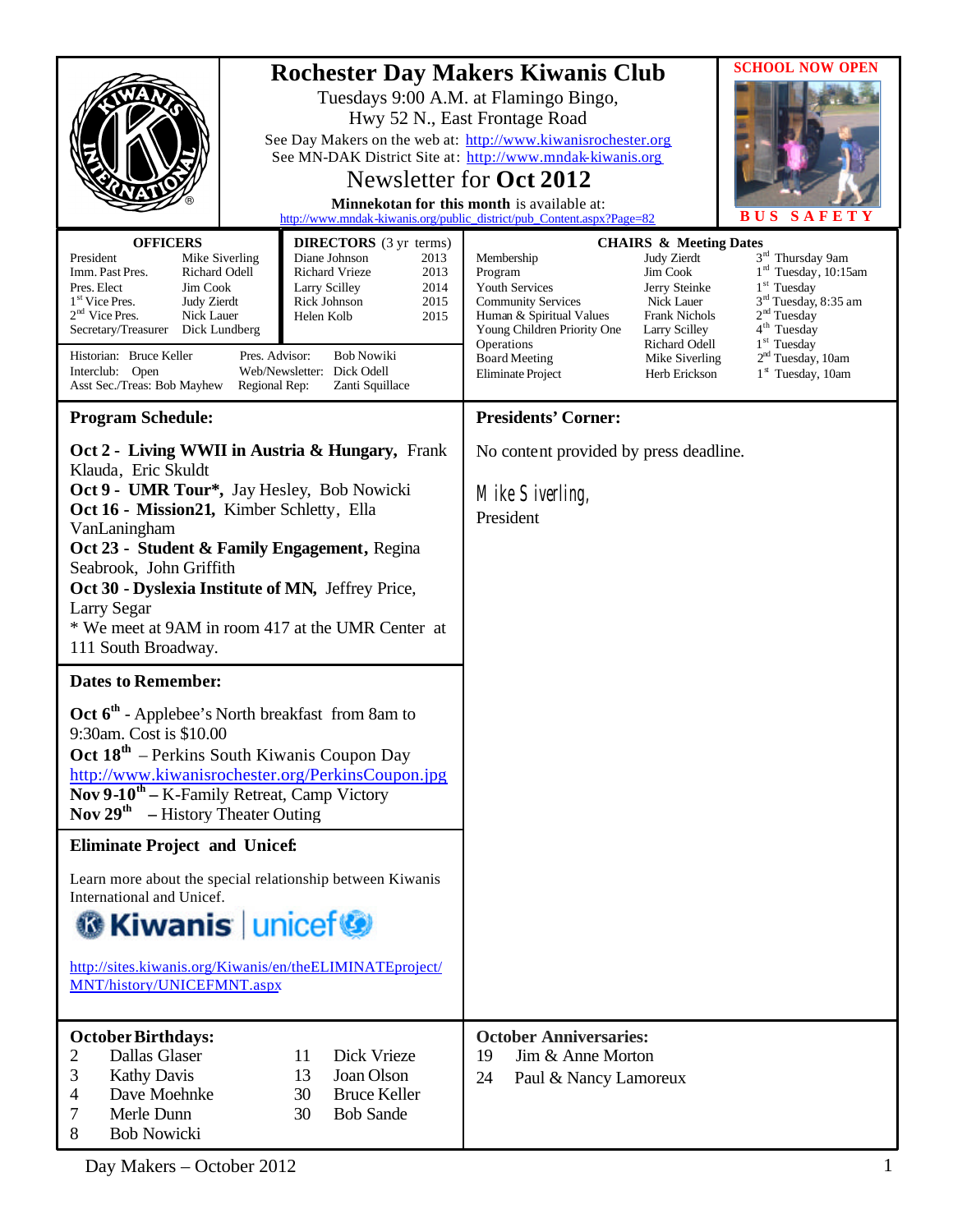| <b>Secretary/Treasurer's Report - Sept 2012</b>                                                                | Secy/Treausrer's Report: Continued                                  |  |  |
|----------------------------------------------------------------------------------------------------------------|---------------------------------------------------------------------|--|--|
| <b>Bank Balance 8/31/12:</b><br>\$13,855.83<br><b>Administrative Account:</b><br>9,972.28                      | <b>COMMITTEE REPORTS</b>                                            |  |  |
| 1,429.59<br>Service Account:<br>\$                                                                             | Membership-We have made our membership                              |  |  |
| \$<br>613.94<br>Hockey/YCPO:                                                                                   | requirement for 2011-2012 Kiwanis year.                             |  |  |
| \$<br>34.02<br><b>Bike Repair:</b>                                                                             |                                                                     |  |  |
| <b>K-Family Funds</b><br>1,806.00                                                                              | Program-Program chair, Larry Segar reviewed the plans               |  |  |
| Day Makers on leave: Don Cain, Judy Lien                                                                       | for our annual banquet meeting.<br>Richard Lundberg, Secy/Treasurer |  |  |
| <b>August Service Hour Statistics: 718 hours by 50</b>                                                         | <b>Humor From Bev:</b>                                              |  |  |
| members, 56% Participation.                                                                                    |                                                                     |  |  |
| <b>September 11 Board Meeting Summary:</b>                                                                     | Acupuncture is a jab well done.                                     |  |  |
|                                                                                                                | Bakers trade bread recipes are on a knead to know basis.            |  |  |
| At the August 21 board meeting, the board approved                                                             |                                                                     |  |  |
| submitting an application so that the Golden Hills<br>Builders Club could be ready to go when school starts    | Santa's helpers are subordinate clauses.                            |  |  |
| with our club picking up all of the cost, if necessary.<br>Diane Johnson met with the Rochester Sunrisers, and | A lot of money is tainted, 'Taint yours, and 'taint mine.           |  |  |
| they agreed to pick up half of the cost, and half of the<br>volunteer support.                                 | A boiled egg is hard to beat.                                       |  |  |
|                                                                                                                | He had a photographic memory which was never                        |  |  |
| Frank Nichols: Book collection for women's prison                                                              | developed.                                                          |  |  |
| may be a go. More information to follow.                                                                       |                                                                     |  |  |
| The slate of officers, directors, and committee chairs                                                         | A chicken crossing the road is poultry in motion.                   |  |  |
| has been completed. The officers and directors will be                                                         | <b>New Club Directors:</b>                                          |  |  |
| inducted at the banquet meeting on September 25,<br>2012.                                                      |                                                                     |  |  |
|                                                                                                                | The New Club Directors were inducted for their respective           |  |  |
| The board approved the 2012/2013 budget submitted by                                                           | terms at the annual club dinner.                                    |  |  |
| the Secretary/Treasurer after adding line items                                                                | They are: (left to right)                                           |  |  |
| supporting the new Builders Club at Golden Hill                                                                | <b>Rick Johnson</b><br>2015                                         |  |  |
| School.                                                                                                        | 2013<br>Diane Johnson                                               |  |  |
|                                                                                                                | 2015<br>Helen Kolb                                                  |  |  |
| The board discussed whether or not to pledge to                                                                | 2013<br>Dick Vrieze                                                 |  |  |
| become Model Club for the Eliminate project. After                                                             | <b>Larry Scilley</b><br>2014 (did not attend)                       |  |  |
| discussion, the President and successors agreed,                                                               |                                                                     |  |  |
| verbally, to support this pledge. The board then                                                               | INANIS CLL                                                          |  |  |
| approved becoming a Model Club under the Kiwanis                                                               |                                                                     |  |  |
| International Eliminate Project understanding that this                                                        |                                                                     |  |  |
| is a pledge of support, and not a financial commitment.                                                        |                                                                     |  |  |
|                                                                                                                |                                                                     |  |  |
| The board added Mended Little Hearts as an approved                                                            |                                                                     |  |  |
| service project.                                                                                               |                                                                     |  |  |
| The board approved membership applications from                                                                |                                                                     |  |  |
| former members Carolyn Heyne and Vicki Snyder.                                                                 |                                                                     |  |  |
|                                                                                                                |                                                                     |  |  |
| Continued Next Column $\rightarrow$                                                                            |                                                                     |  |  |
|                                                                                                                | Dick Odell<br>Congratulation to the new directors.                  |  |  |
|                                                                                                                |                                                                     |  |  |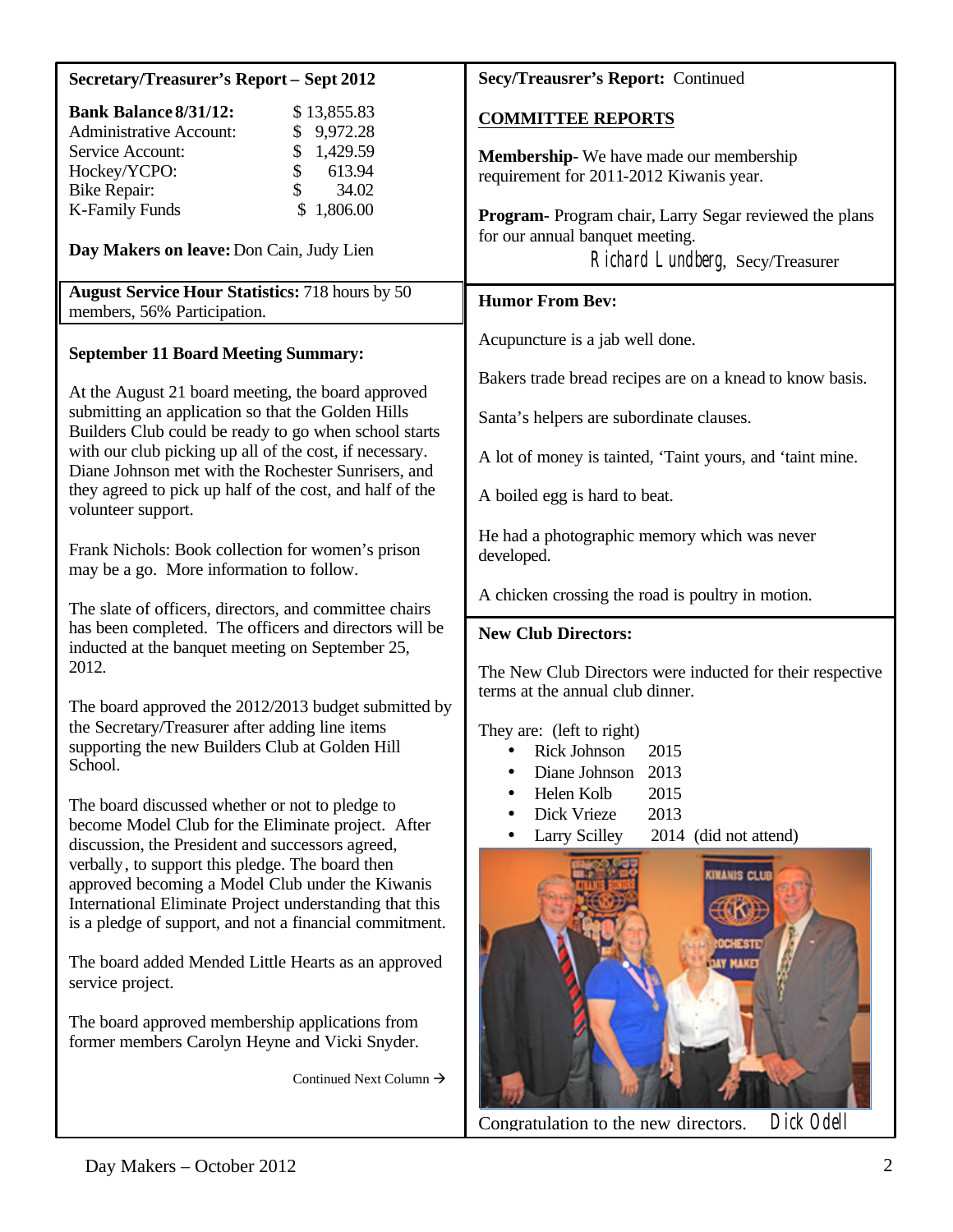## **Walter Zeller Fellowship: Jack and Judy Zierdt**

Congratulation to Jack and Judy on their generous contributions to the Walter Zeller Fellowship. Their donations will go a long way toward the Day Makers Club reaching our goal of becoming a model club and making our club's pledge to the Eliminate project.



Congratulations to Jack and Judy Zierdt on becoming Walter Zeller Fellows…..well deserved awards.

Herb Erickson, Region 7 Eliminate Coordinator

## **Humor for Lexophils:**

To write with a broken pencil is pointless.

I wondered why the baseball was getting bigger; then it hit me.

Police were called to a day care school where a three year old was resisting a rest.

Did you hear about the guy whose whole left side was cut off? He's all right now.

The biggest knight at King Arthur's round table was Sir Cumference.

The butcher backed up into the meat grinder and got a little behind in his work.

### **Kiwanis Mission Statement:**

**Kiwanis is a global organization of volunteers dedicated to changing the world one child and one community at a time.**

## **Day Makers New Officers: 2012 – 2013 Kiwanis Year**

The new slate of officers was inducted into their appropriate positions at the annual dinner meeting on Sept  $25^{\text{th}}$ .

District Governor Denis Cornell and Immediate Past Lieutenant Governor Barb Winfield performed the installation of our new officers and directors.

The new officers are: (left to right in photo)

- Richard Odell Immediate Past President
- Nick Lauer  $2<sup>nd</sup>$  Vice President
- Mike Siverling President
- Jim Cook President Elect
- Judy Zierdt  $1<sup>st</sup>$  Vice President



## **Annual Dinner Meeting:**

At the annual dinner meeting, outgoing President Dick Odell reviewed the accomplishment of the club this year.

The year was summarized as "Service, Service, Service".

- *Youth and Community Service* included many service projects (29+) for more than 10,800 service hours. Additionally over 90 Key Club'ers generated additional service hours with 19 of them "lettering in service". Our club also sponsored a \$1000 scholarship for a college bound senior Key Club member.
- *Altruistic Service* included 2 new Zeller Awards and a soon to be announced Hixson, with over \$12,000 raised for the Eliminate project. The Club also met all its KI funding requirements.
- *KI and District Service* was accomplished with the support of Jack Zierdt and Diane Johnson with their KI and District Builders Club leadership (over 19 clubs created) roles.

And finally, "a good time was had by all"…. Dick Odell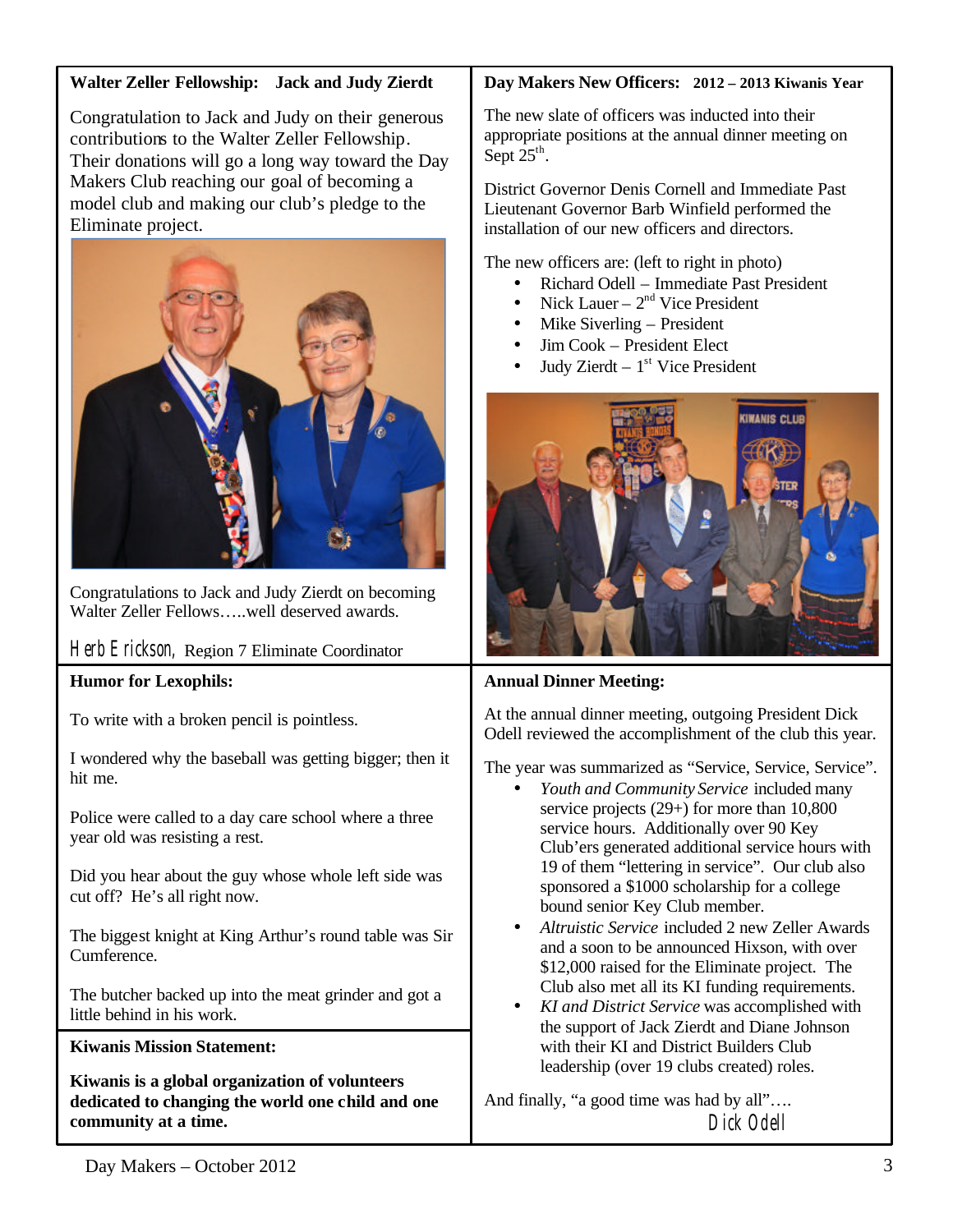### **New Member:** Carolyn Heyne

We are delighted to have Carolyn Heyne rejoin the Day Makers! Carolyn was born in Albany, NY. Her grandparents were Charlie and Edith Mayo (he worked on the railroad in New York) She graduated with honors from high school, and then graduated from Allegheny College in Pennsylvania with a degree in Chemistry. But, she decided she did not want to work in a lab, so she came to Rochester and attended the Mayo School of Physical Therapy. She met George during her first week in Rochester!

She was a stay-at-home mom, raising four children. She and another woman started the Childbirth Education Association of Southeastern Minnesota. They taught expecting parents about childbirth and helped get the fathers in the delivery room. She became the Rehab Director at Woodside, where she was responsible for the Physical Therapists, Speech Therapists, Occupational Therapists and Aids.

She enjoys sewing, cooking, gardening (is a master gardener), reading and Sudoku. She played hand bells at church for many years, and was the children's hand bell director. She joined Kiwanis and later became president of the club. She received the Hixson award. She decided to leave Kiwanis and provide daycare for her grandchildren and another family.



Welcome back to the Day Makers….Carolyn Pat Horlocker

## **Eliminate Committee:**

Our Applebee's breakfast date is Saturday, October  $6<sup>th</sup>$ . They will be serving a complete breakfast at Applebee"s North from 8am to 9:30am. Cost is \$10.00 per person. This includes breakfast, tax and gratuity and they do all the work. We will have tickets for sale at the first meeting in September. We want to sell 200 tickets, so talk it up with your friends and/or bring them along.

This is an easy Eliminate fundraiser and a good social event. We do not have to be out of Applebee's by 9:30 it's just the latest they want to be serving so they can gear up for their normal day. Helen Kolb is chairing this event for us.

Future Fundraisers to keep in mind:

- Nov 29<sup>th</sup> History Theatre for "CHRISTMAS OF SWING" (The Andrews Sisters USO Christmas show) with lunch following at Fabulous Fern's. Details are forthcoming.
- Herberger's Community Days Sales (Oct/Nov ). This is a great Fundraiser. We raised over \$1600 last Kiwanis year with only 10% club participation.

Herb Erickson, Eliminate Chair

## **Service Leadership Program Advisors:**

Diane Johnson invited several of the SLP advisors that our Day Makers Club sponsors to be our guests at our Annual Dinner on Sept  $25<sup>th</sup>$ .



Left to right: Diane Johnson, Cheryl Moertel, Hertha Lange, Andy Siefert, Edie Schultze, Sue Thalacker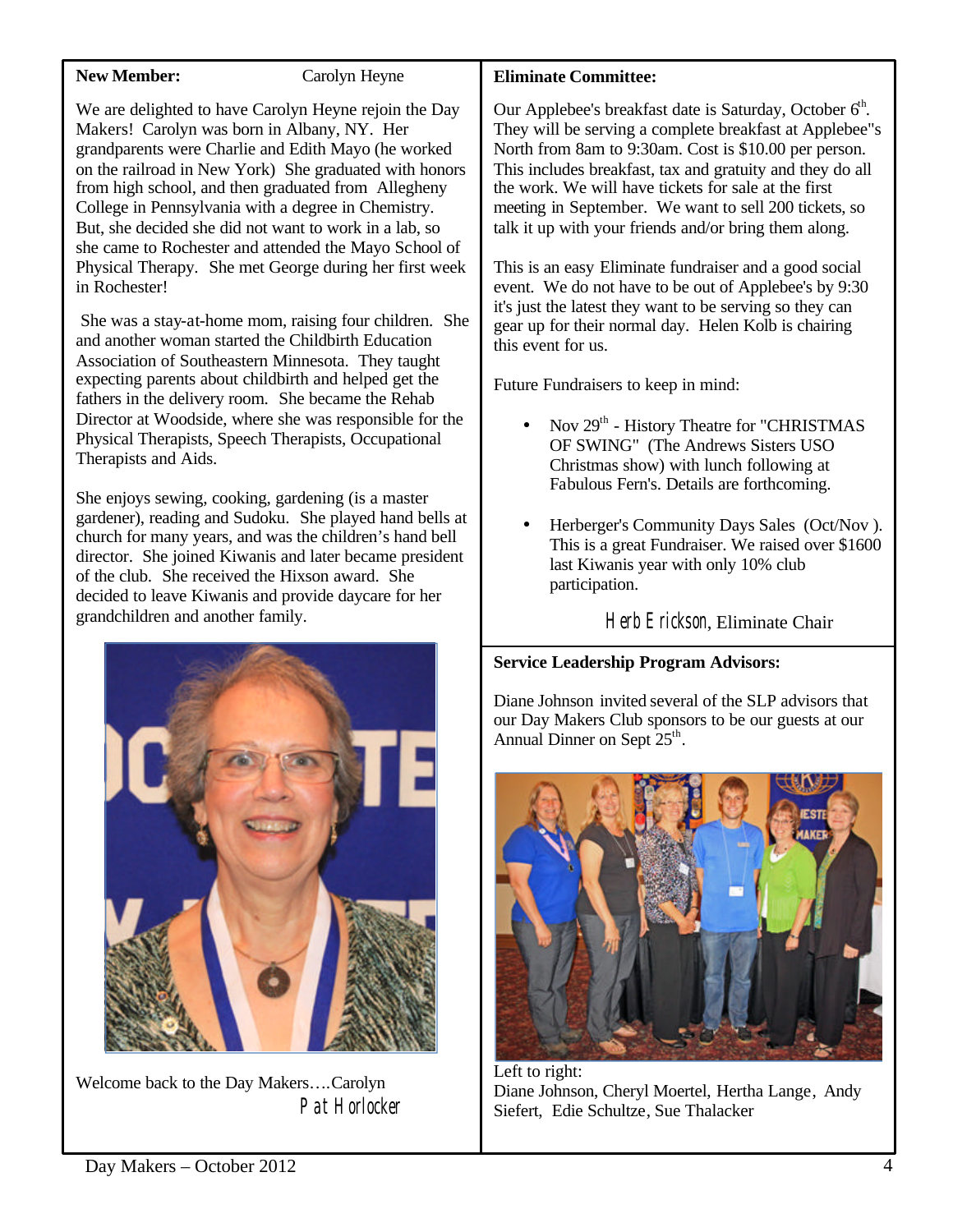# **K-Family Retreat: November 9 - 11th , 2012**

Come join us for a weekend of:

- Team Building
- Service Projects
- Eliminate Fundraiser
- Games
- **Campfires**
- Carpet Ball
- Mini Golf
- Sport Fields
- Hiking
- And More!

Don't miss this fun filled weekend with all branches of the K-Family working together in service! Register today for the dinner on Saturday November  $10^{th}$ . The dinner is \$10 and the featured speaker is Holly Hoffman. Also you are helping to save a life with your support for the Eliminate project.

Come join us at the K-Family Retreat to hear inspiration speaker Holly Hoffman. Holly was a contestant on season 21 of **"Survivor"** TV show.



Since then, she has traveled the country giving motivational speeches and has written the book **"Your Winner Within."**

Day Makers, please consider coming to the dinner to show your support of this important MN-Dak District program.

Specific detail and maps will be available in late October….but please reserve the date for your support of this important District-wide program.

MN-Dak K-Family Retreat information is posted at: <http://www.kiwanisrochester.org/KFamilyRetreat2012.htm>

Regards, Diane Johnson





"Never doubt that a small group of thoughtful, committed citizens can change the world, indeed, it's the only thing that ever has!" *~Margaret Mead*

**Walmart Money Is Available**: Vote NOW!

Vote Rochester, MN …. Please help.

**Walmart is committed to fighting hunger ….**

Go to the internet link shown below and vote once a day for a chance to win \$50,000 dollar for Channel One and/or the Rochester Schools Backpack Program.

<http://seeforyourself.walmart.com/hunger/>



فانتترك معاءلتك nomotion Enter for a chance to italy year community.

Diane Johnson